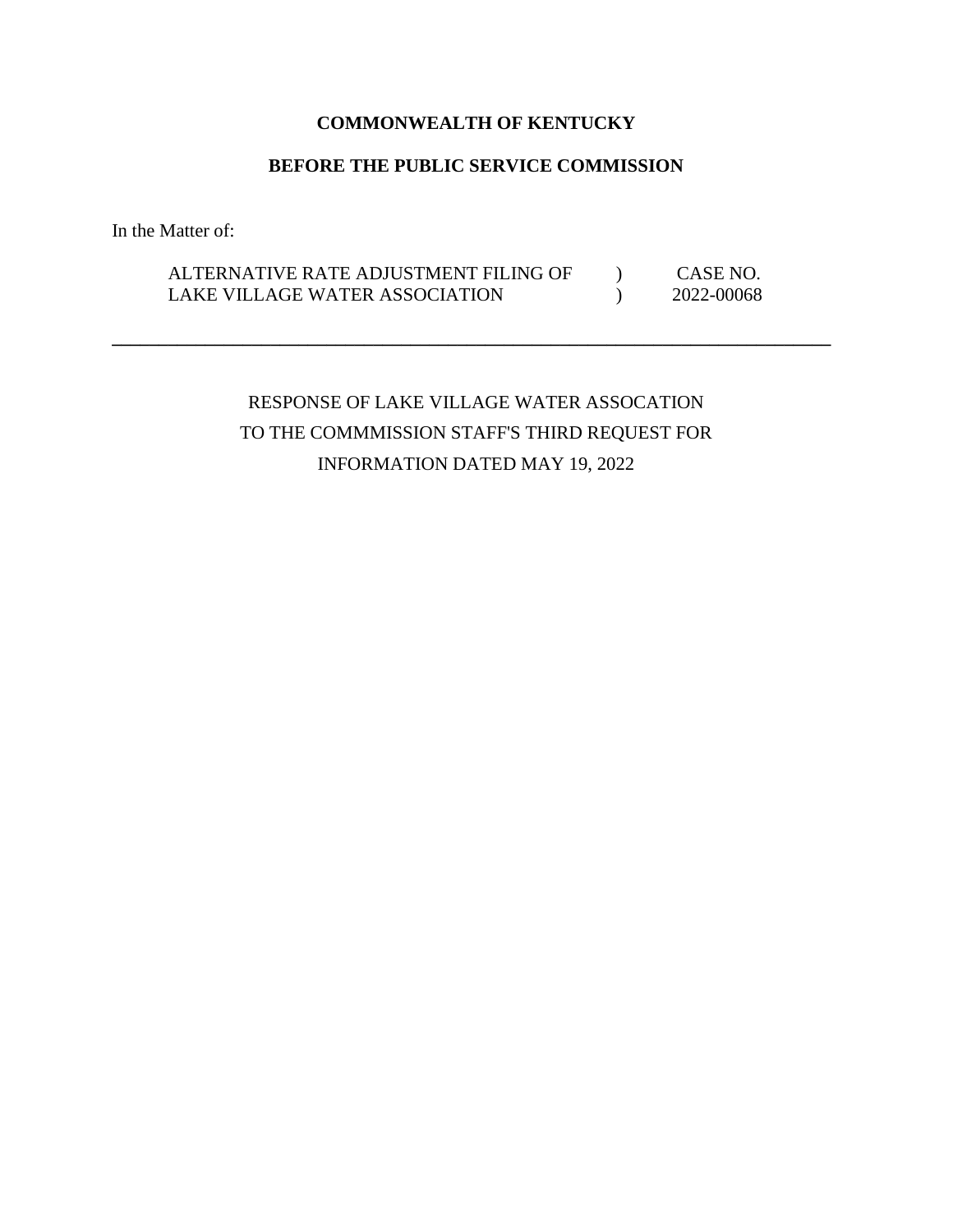#### **COMMONWEALTH OF KENTUCKY**

#### **BEFORE THE PUBLIC SERVICE COMMISSION**

In the Matter of:

ALTERNATIVE RATE ADJUSTMENT FILING OF CASENO.  $\mathcal{E}$ LAKE VILLAGE WATER ASSOCIATION 2022-00068  $\mathcal{E}$ 

#### **VERIFICATION OF MIKE D. SANFORD, MPA**

COMMONWEALTH OF KENTUCKY )  $\mathcal{E}$ COUNTY OF MERCER  $\mathcal{L}$ 

Mike D. Sanford, MPA, Executive Director of Lake Village Water Authority, states that he has supervised the preparation of certain responses to the Request for Information in the abovereferenced case and that the matters and things set forth therein are true and accurate to the best of his knowledge, information and belief, formed after reasonable inquiry.

Mike D. Sanford, MPA

The foregoing Verification was signed, acknowledged and sworn to before me this  $\int_{0}^{\infty} \int_{0}^{H}$  day of May, 2022, by Mike D. Sanford, MPA.

GOGMONSON<br>Commission expiration: March 3,2026

<sup>NSO</sup>A **ID #KYNP46176** MY COMMISSION EXPIRES 03-03-2026 aommun'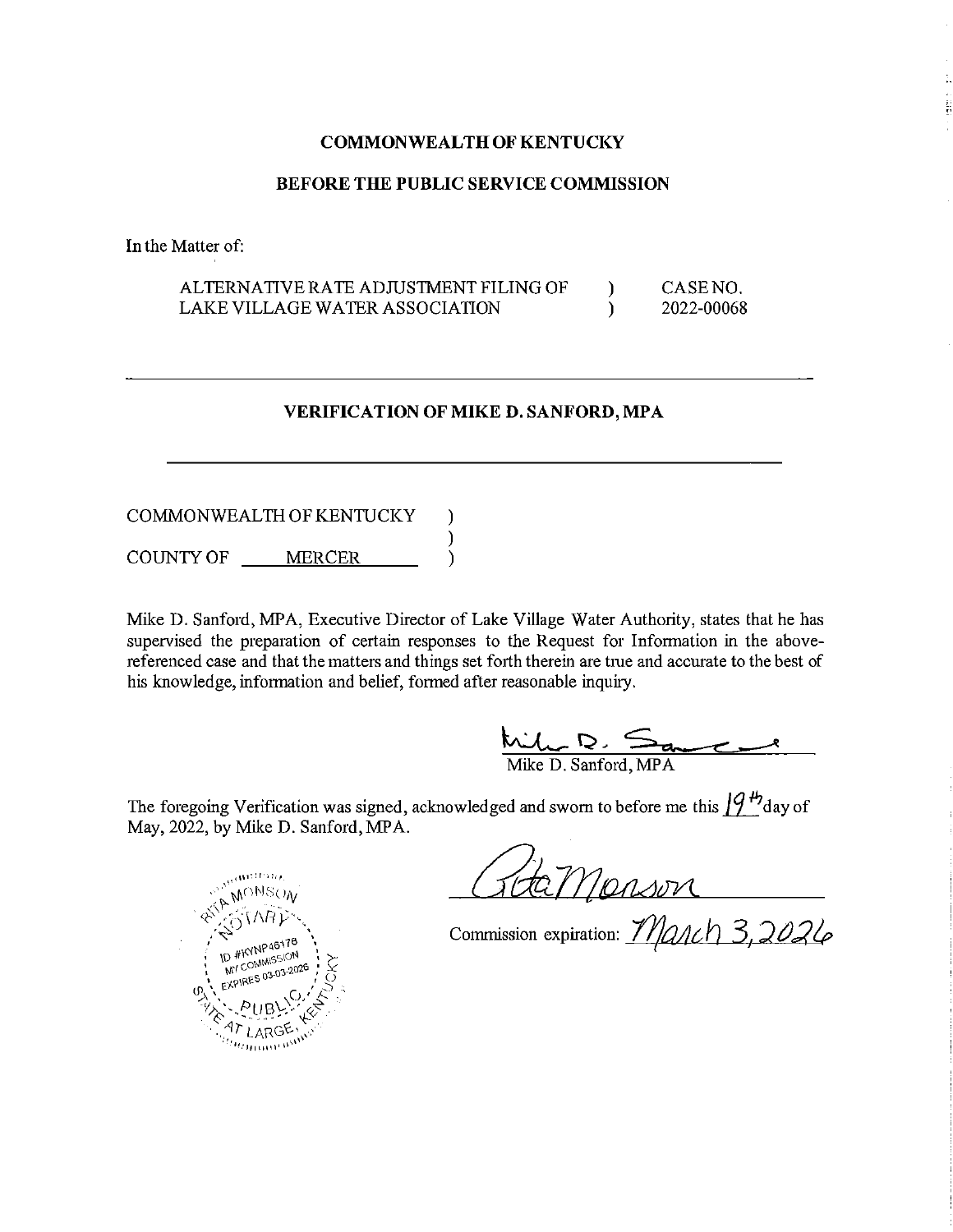## **Lake Village Water Association Case No. 2022-00068 Commission Staff's Third Request for Information**

**Witness:** Mike D. Sanford, MPA

1. Refer to Lake Village Water's responses to Commission Staff's First Request for Information, Item 8. In the Excel workbook Lake Village Water provided in its response that listed the nonrecurring charges that it assessed and collected in the calendar years 2018, 2019, 2020, and 2021, late fees were not included. Provide the total amount collected and the total number of times late fees were assessed during the calendar years 2017, 2018, and 2019.

#### **Response:**

#### **2017**

| <b>Month</b>    | <b>No. of Accounts</b> | Late Fee Total Charge |
|-----------------|------------------------|-----------------------|
| January         | 290                    | \$1,815.78            |
| <b>February</b> | 255                    | \$1,562.57            |
| <b>March</b>    | 233                    | \$1,676.82            |
| <b>April</b>    | 233                    | \$1,647.58            |
| May             | 239                    | \$1,389.99            |
| June            | 255                    | \$1,856.80            |
| July            | 239                    | \$1,432.72            |
| August          | 276                    | \$1,567.03            |
| September       | 249                    | \$1,209.55            |
| <b>October</b>  | 255                    | \$1,620.46            |
| <b>November</b> | 253                    | \$1,435.17            |
| <b>December</b> | <u>264</u>             | \$1,263.20            |
| <b>Total</b>    | 3041                   | <u>\$18,477.67</u>    |
| 2018            |                        |                       |
| <b>Month</b>    | <b>No. of Accounts</b> | Late Fee Total Charge |
| January         | 299                    | \$1,693.08            |
| <b>February</b> | 254                    | \$3,035.83            |
| <b>March</b>    | 263                    | \$1,772.10            |
| April           | 248                    | \$1,417.30            |
| May             | 275                    | \$1,514.04            |
| June            | 266                    | \$1,417.14            |
| July            | 267                    | \$1,671.83            |
| August          | 240                    | \$2,900.19            |